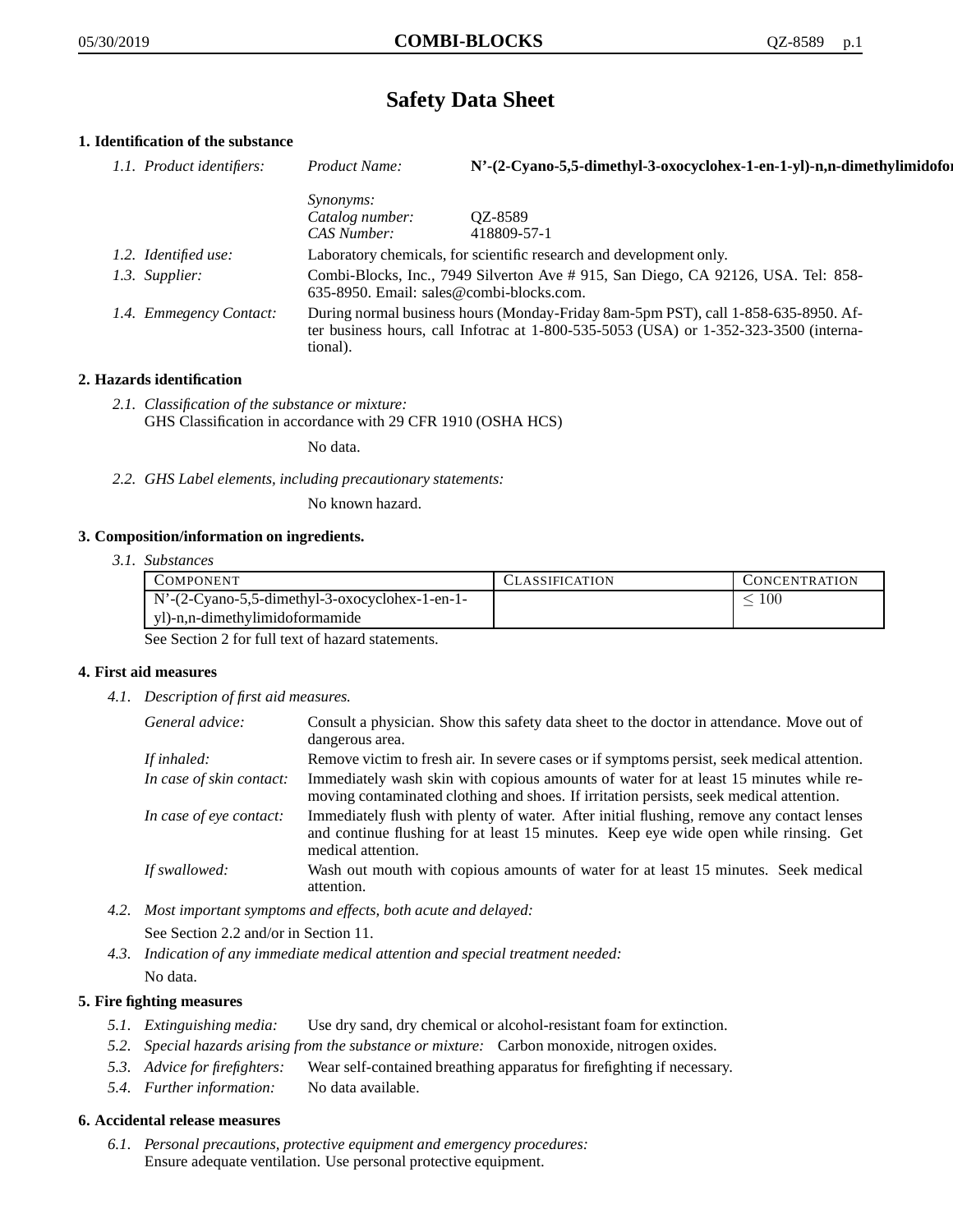- *6.2. Environmental precautions:* Should not be released into the environment. See Section 12 for additional ecological information.
- *6.3. Methods and materials for containment and cleaning up:* Sweep up or vacuum up spillage and collect in suitable container for disposal.
- *6.4. Reference to other sections:* Refer to protective measures listed in Sections 8 and 13.

# **7. Handling and storage**

- *7.1. Precautions for safe handling:* Avoid contact with skin and eyes. Avoid inhalation of vapour or mist. Keep away from sources of ignition - No smoking. Take measures to prevent the build up of electrostatic charge. For precautions see section 2.2.
- *7.2. Conditions for safe storage, including any incompatibilities:* Keep container tightly closed in a dry and well-ventilated place. Containers which are opened must be carefully resealed and kept upright to prevent leakage.
- *7.3. Specific end use(s):* Laboratory chemicals, for scientific research and development only.

## **8. Exposure Controls / Personal protection**

- *8.1. Control parameters:*
- *Components with workplace control parameters:* Contains no substances with occupational exposure limit values. *8.2. Exposure controls:*

*Appropriate engineering controls:* Ensure that eyewash stations and safety showers are close to the workstation location. Ensure adequate ventilation, especially in confined areas.

*Personal protective equipment:*

| Eye/face protection:    | Wear appropriate protective eyeglasses or chemical safety goggles as described by OSHA's<br>eye and face protection regulations in 29 CFR 1910.133 or European Standard EN166.                                                                                                                                         |
|-------------------------|------------------------------------------------------------------------------------------------------------------------------------------------------------------------------------------------------------------------------------------------------------------------------------------------------------------------|
| Skin protection:        | Handle with gloves. Gloves must be inspected prior to use. Use proper glove removal<br>technique (without touching glove's outer surface) to avoid skin contact with this product.<br>Dispose of contaminated gloves after use in accordance with applicable laws and good<br>laboratory practices. Wash and dry hands |
| <b>Body Protection:</b> | Complete suit protecting against chemicals, Flame retardant antistatic protective clothing.,<br>The type of protective equipment must be selected according to the concentration and<br>amount of the dangerous substance at the specific workplace.                                                                   |
| Respiratory protection: |                                                                                                                                                                                                                                                                                                                        |

Control of environmental exposure: Prevent further leakage or spillage if safe to do so. Do not let product enter drains.

## **9. Physical and chemical properties**

*9.1. Information on basic physical and chemical properties*

| (a)      | Appearance:                                   | No data  |
|----------|-----------------------------------------------|----------|
| (b)      | Odour:                                        | No data  |
| (c)      | Odour Threshold:                              | No data  |
| (d)      | pH:                                           | No data  |
| (e)      | Melting point/freezing point:                 | No date. |
| (f)      | Initial boiling point and boiling range:      | No data  |
| (g)      | Flash point:                                  | No data  |
| (h)      | Evaporatoin rate:                             | No data  |
| (i)      | Flammability (solid, gas):                    | No data  |
| (i)      | Upper/lower flammability or explosive limits: | No data  |
| $\rm(k)$ | Vapour pressure:                              | No data  |
| (1)      | Vapour density:                               | No data  |
| (m)      | Relative density:                             | No data  |
| (n)      | Water solubility:                             | No data  |
| $\circ$  | Partition coefficient: n-octanol/water:       | No data  |
| (p)      | Auto-ignition:                                | No data  |
| (q)      | Decomposition temperature:                    | No data  |
| (r)      | Viscosity:                                    | No data  |
| (s)      | Explosive properties:                         | No data  |
| (t)      | Oxidizing properties:                         | No data  |